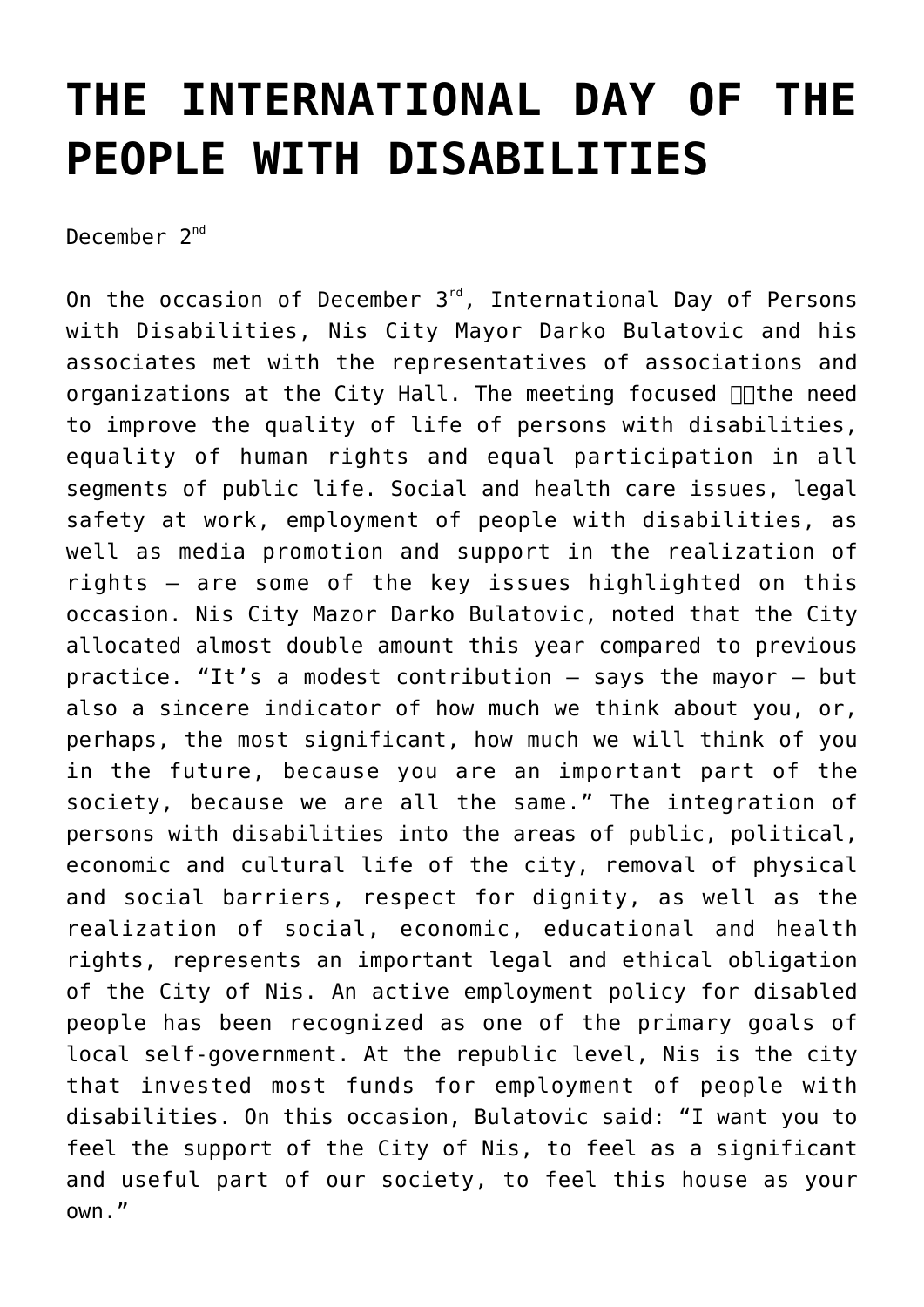## **[SERBIAN OMBUDSMAN VISITED NIS](https://www.gu.ni.rs/2017/10/17/serbian-ombudsman-visited-nis/)**

October  $17<sup>th</sup>$ 

City of Nis officials today talked about protection of citizens with Ombudsman of Serbia Zoran Pasalić about the state of human rights and ways to improve the exercise of citizens' rights in the territory of the City of Nis. According to the Deputy Mayor Milos Bandjur the City of Nis is different from other cities in Serbia because the Mayor, together with his associates, meets the citizens every Monday to discuss their problems. So far, the Mayor has spoken to more than 1,000 fellow citizens and many of their problems have been solved. Ombudsman Pasalic thanked the city management for the cooperation so far and pointed out that, in many areas, Nis is leading local self-government compared to other cities in Serbia He pointed out that City of Nis was the leader in solving social issues concerning the people with disabilities, elderly citizens, the inclusion of minority groups, and that the problems that citizens most often complain about were property issues and the inefficient administration in solving many issues. Nis City Ombudsman Sanja Stojancic pointed out on this occasion that the citizens complained mainly in regard to the bills for communal services. The Office of Nis City Ombudsman has processed over 620 cases since the beginning of this year.